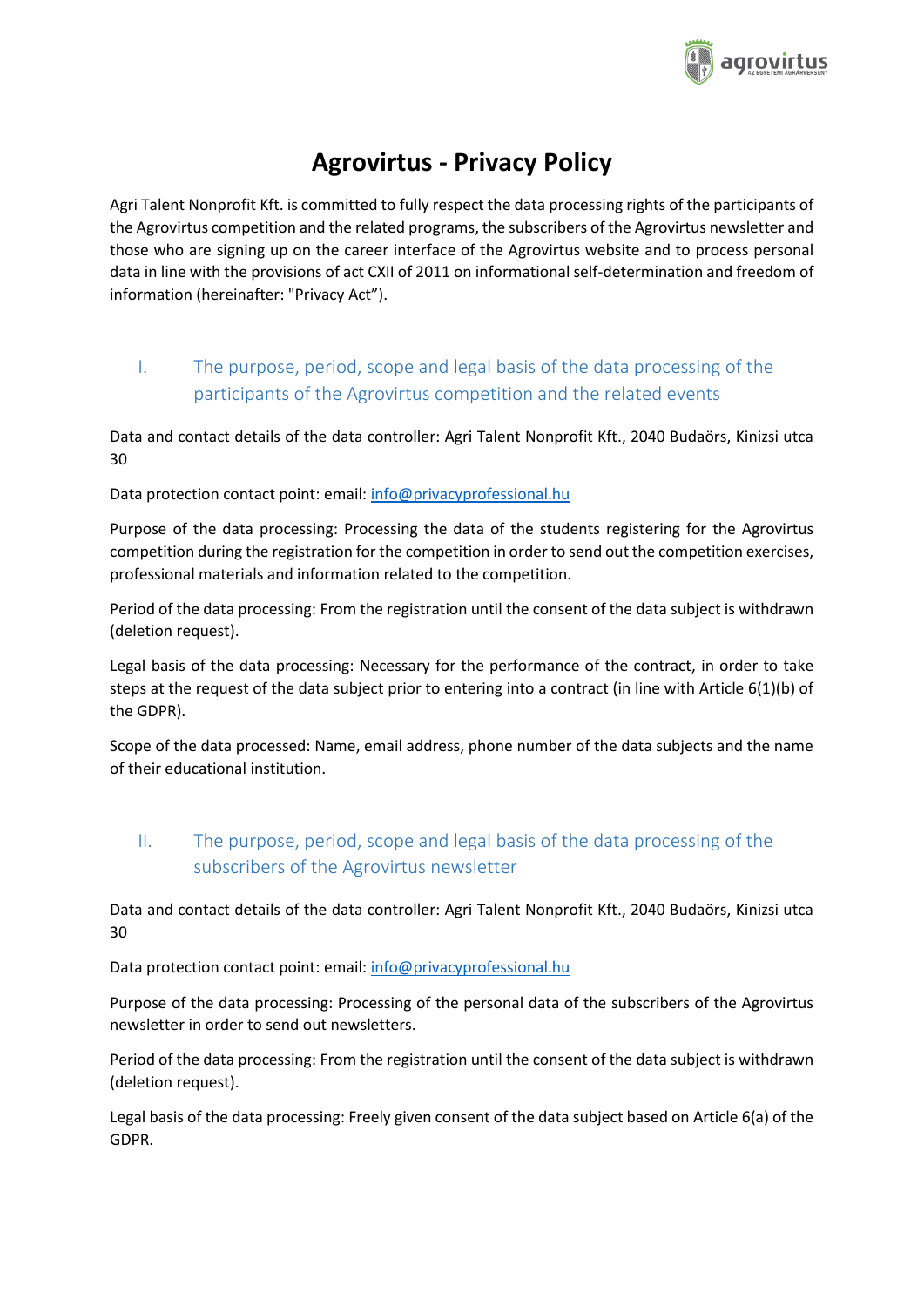

Scope of the data processed: Name and email address of the data subjects and the name of their educational institution.

The Data Controller, as the sole owner and operator of the Web Portal, provides the Users with the opportunity to subscribe to the service of sending newsletters and electronic advertisements, in the framework of which the Users receive information in a personal electronic notification or e-mail within the Web Portal about the services provided by the Data Controller and its registered partners, the latest job offers, information related to recruitment and the latest news. Newsletters and electronic advertisements may include direct inquiries for business acquisition or marketing purposes. In the case of subscribing to the service for sending newsletters and electronic advertisements, the data processing takes place exclusively for advertising purposes, for the purpose of sending newsletters and electronic advertisements.

The legal basis for the data processing of the newsletter and electronic advertising service is your freely given, prior, express and unambiguous consent, as the data subject, based on appropriate information. It is also possible to subscribe to the newsletter and electronic advertising service during registration on the Web Portal. The use of the newsletter and electronic advertising service, as well as the related data provision is always voluntary and free of charge. The Data Controller does not transfer to third parties the personal data provided in connection with the newsletter and electronic advertising service.

If the processing of your personal data becomes necessary for purposes other than those covered by this Policy, the Data Controller will always send a prior notification to you and ask for your special consent, if required for the new data processing purpose.

In case of subscribing to the newsletter and electronic advertising service, the scope of data processed is the name, email address, and school / institution / workplace you provided. The Data Controller shall keep a separate record of the data provided in connection with the subscription to the newsletter and electronic advertising service, without verifying the correctness of the data provided.

Until the withdrawal of your consent, the Data Controller may process the data provided during the subscription to the newsletter and electronic advertising service. You can unsubscribe from the newsletter and electronic advertising service at any time, without restriction or justification, free of charge, in which case the Data Controller will immediately delete your data from the separate register related to the newsletter and electronic advertising service. You can make the cancellation statement by clicking on the unsubscribe link in the given newsletter or electronic advertisement, by sending an e-mail to info@agrovirtus.hu.

## III. The purpose, period, scope and legal basis of the data processing of those applying for work on the Agrovirtus website

Data and contact details of the data controller: Agri Talent Nonprofit Kft., 2040 Budaörs, Kinizsi utca 30

Data protection contact point:

email: [info@privacyprofessional.hu](mailto:info@privacyprofessional.hu)

Purpose of the data processing: Keeping contact with those applying for work on the Agrovirtus website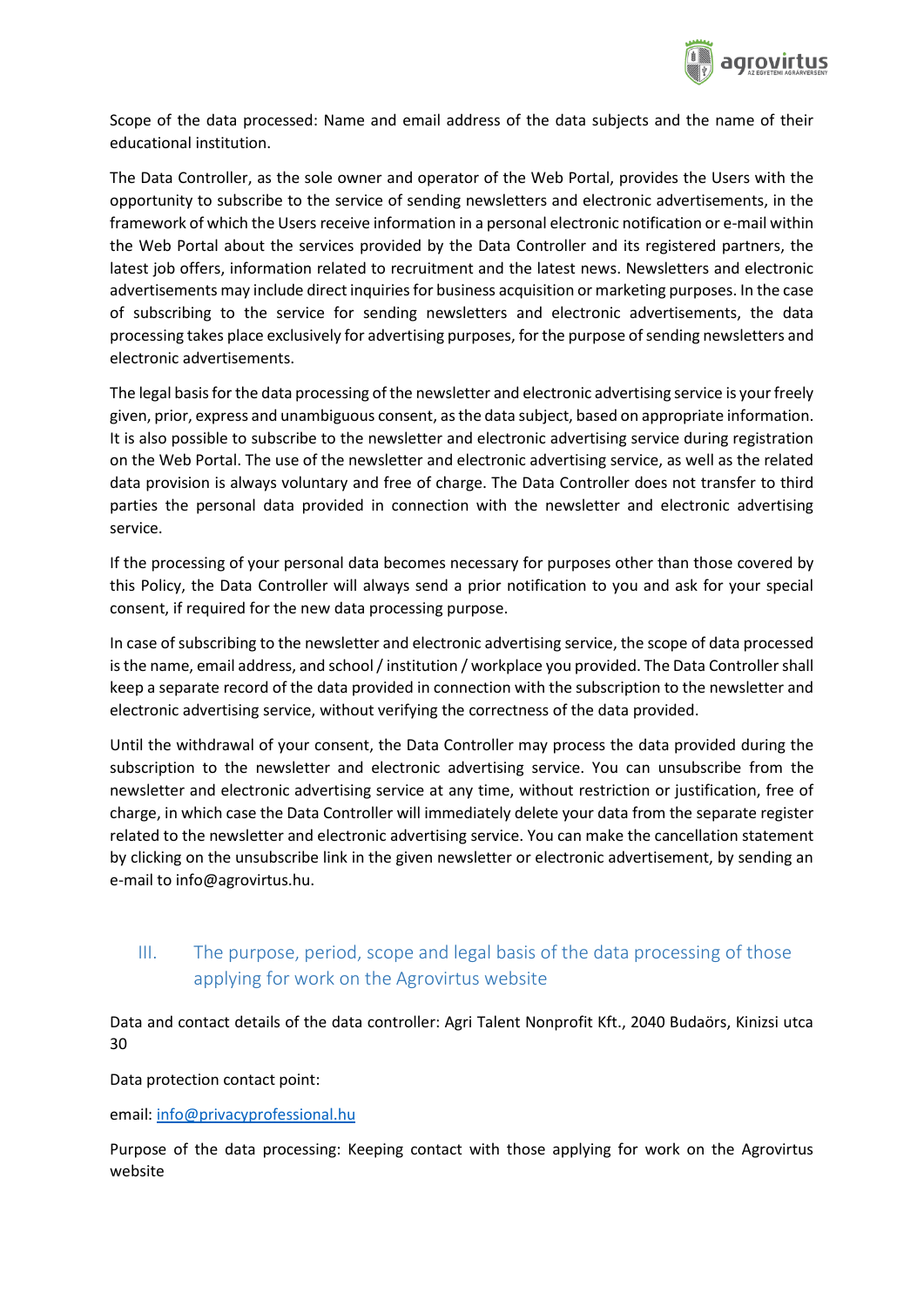

Period of the data processing: From the registration until the consent of the data subject is withdrawn (deletion request).

Legal basis of the data processing: Necessary for the performance of the contract, in order to take steps at the request of the data subject prior to entering into a contract (in line with Article 6(1)(b) of the GDPR).

## The purpose of the platform

The service of Agri Talent Nonprofit Kft. is designed to provide an interface for Clients looking for a job and Customers offering the job.

Agri Talent Nonprofit Kft. is the operator of the web portal available at www.agrovirtus.hu (hereinafter: Web Portal) and makes every effort to protect your personal data and respect your right to self-determination of information. The Data Controller processes the personal data that comes to its knowledge confidentially and it ensures appropriate security measures.

By agreeing to visit the Web Portal or by using, initiating or ordering any of the services, the User agrees, accepts and agrees to provide data to Agri Talent Nonprofit Kft., and acknowledges, accepts and agrees that for visiting certain elements of the Web Portal and for the use of certain services, certain personal data shall be provided freely and the User provides these. The use of certain elements, functions and services of the Web Portal will be available to the Users only after registration or login. If the User decides not to provide the requested personal data, they acknowledge that they do not have access to certain parts of the Web Portal, certain services, certain elements of the services.

We ask and recommend that the Web Portal and our services shall be used only by persons over the age of 16. On behalf of a minor under the age of 14 and an otherwise legally incapacitated User, the legal representative may give consent in accordance with the provisions of the Civil Code. A minor who has reached the age of 14 but has not yet reached the age of 16, as well as a User with otherwise limited legal capacity, may consent to the data processing with the consent or subsequent approval of his or her legal representative. A minor User who has reached the age of 16 may give their consent independently, the consent or subsequent approval of their legal representative is not required for the validity of their legal declaration. The Data Controller is not able to check the right of the consenting person or to get acquainted with the content of the statement of the legal representative, so the User or their legal representative guarantees that the consent complies with the law. When using the service, the Data Controller considers the appropriate consent of the legal representative to have been given.

The Web Portal and the individual services are used by the User Client for their own job search, and by the Customer for the purpose of searching for workforce. Otherwise, the User warrants that they have lawfully obtained the consent of the data subject to the processing of personal data provided or made available by third parties during the service (e.g. sending website content, publishing user-generated content, etc.). The User is responsible for the user content shared by the User.

The Data Controller reserves the right to change or terminate any content element, name or contact information of the Web Portal at any time without prior notice, to change its appearance, content, theme and operation. These changes do not affect the purpose of the data processing listed here and do not affect the data processing consent.

All data processing is governed by the fact that the Data Controller does not manage the data deleted by itself or the User after the deletion and it removes these data from its database.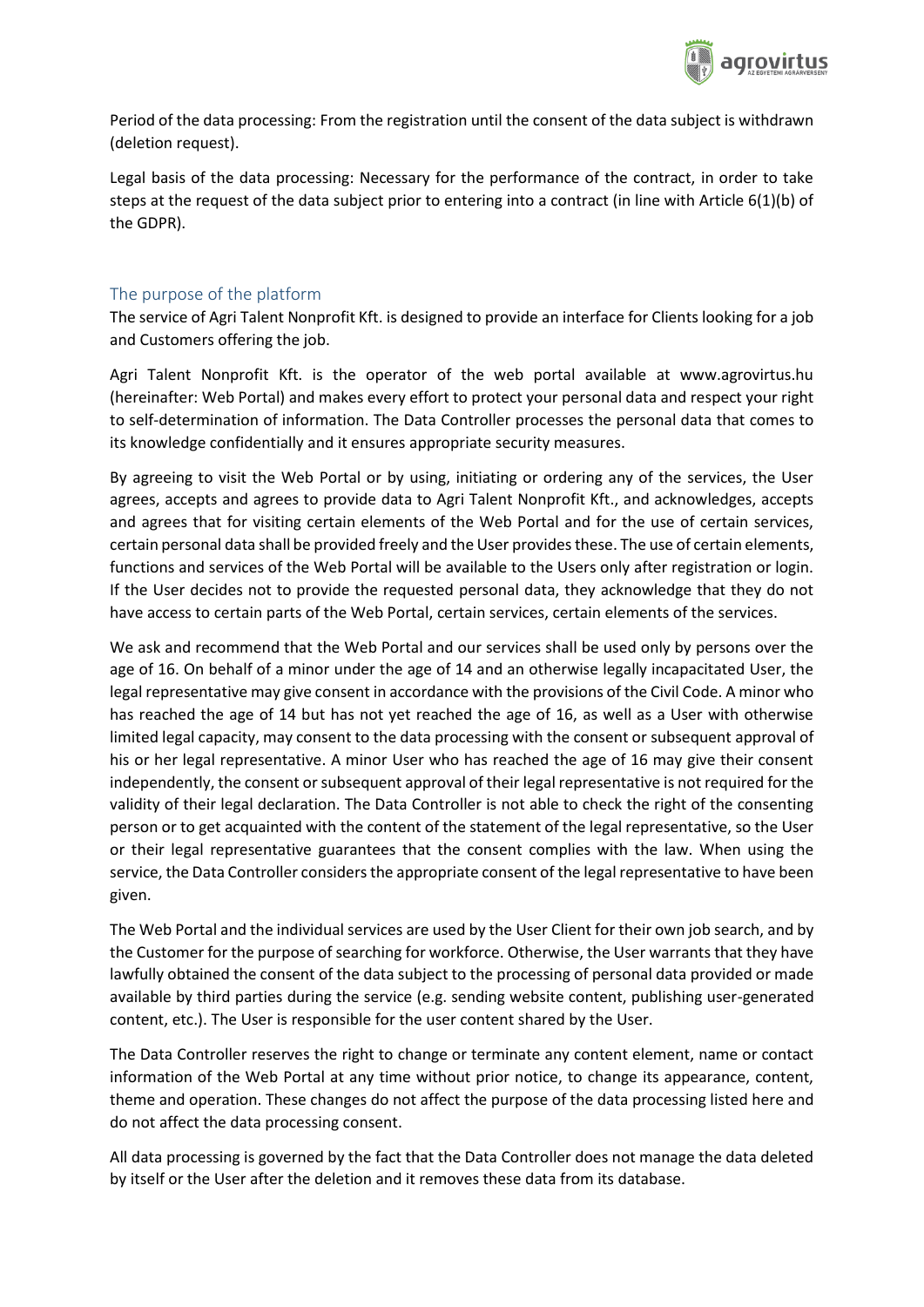

## A platform to facilitate job search as a purpose of data processing

Your personal data will be processed on the agrovirtus.hu website for the purpose of facilitating job search, getting to know employers, creating a connection between employers and the workforce, and related database management, including data processing related to job vacancies.

## Legal basis of the data processing

Legal basis of the data processing is indicated at each data processing purpose. If you provide personal data to the Data Controller, regardless of the method of data disclosure and the type of data, you accept this Privacy Policy and consent to the data processing in accordance with it. You have the right to withdraw your consent at any time, without prejudice to the lawfulness of the data processing carried out on the basis of the consent before the withdrawal. You can withdraw your consent by deleting your profile.

The Data Controller is entitled to contact you for any of the purposes of data processing described above, in particular to facilitate your job search, at any of the contact details you have provided during the period of data processing. In addition, the Data Controller may notify you at any time of the use of the system and of any changes in it at any of the contact details provided by you. If you do not wish to receive such notice, you may unsubscribe from the link in the notice.

The Data Controller does not request the provision of special data in accordance with the GDPR, please do not provide such data if possible. Accordingly, the Data Controller is not responsible for any special data provided to you without your express request, so please do not provide such data in the absence of an express request.

The Data Controller may only transfer your personal data to another person in exceptional cases, if the transfer of the data is necessary to fulfill the legal obligation to the Data Controller. For example, if a case involving you is the subject of legal proceedings and the trial court requires the transfer of documents containing your personal data, or the police contacts the Data Controller and requests the transmission of documents containing your personal data for investigation. Your data may be used for statistical purposes in a non-personally identifiable manner and may be transferred for statistical purposes without your consent.

## Data transmission

Your data will be available to employers looking for workforce as follows: they can view your profile without a name, photo, email address and phone number when you apply for the job advertisement, and then your complete profile – i.e. all personal data you provided – will become available with your name, photo, email address and phone number in case of a positive feedback from the employer. By registering, providing their data and applying for a specific job advertisement, the data subject expressly consents to the disclosure of their data to the employers. By applying for a job advertisement, the Client expressly consents to the transfer of their data to a given employer.

If your application is considered by the Data Controller to meet the criteria of the third party (employer) concerned and this third party (employer) is a contractual partner of the Data Controller established in a non-EEA State, thus an adequate level of protection of personal data is not ensured, your consent also covers the case if the Customer is not located in an EEA Member State and the security of data transmission is not ensured in any other way (EU Commission compliance decision or joining the Privacy Shield…, etc.). With this statement, you agree that if you apply for the position, we will make your data available to the Customer.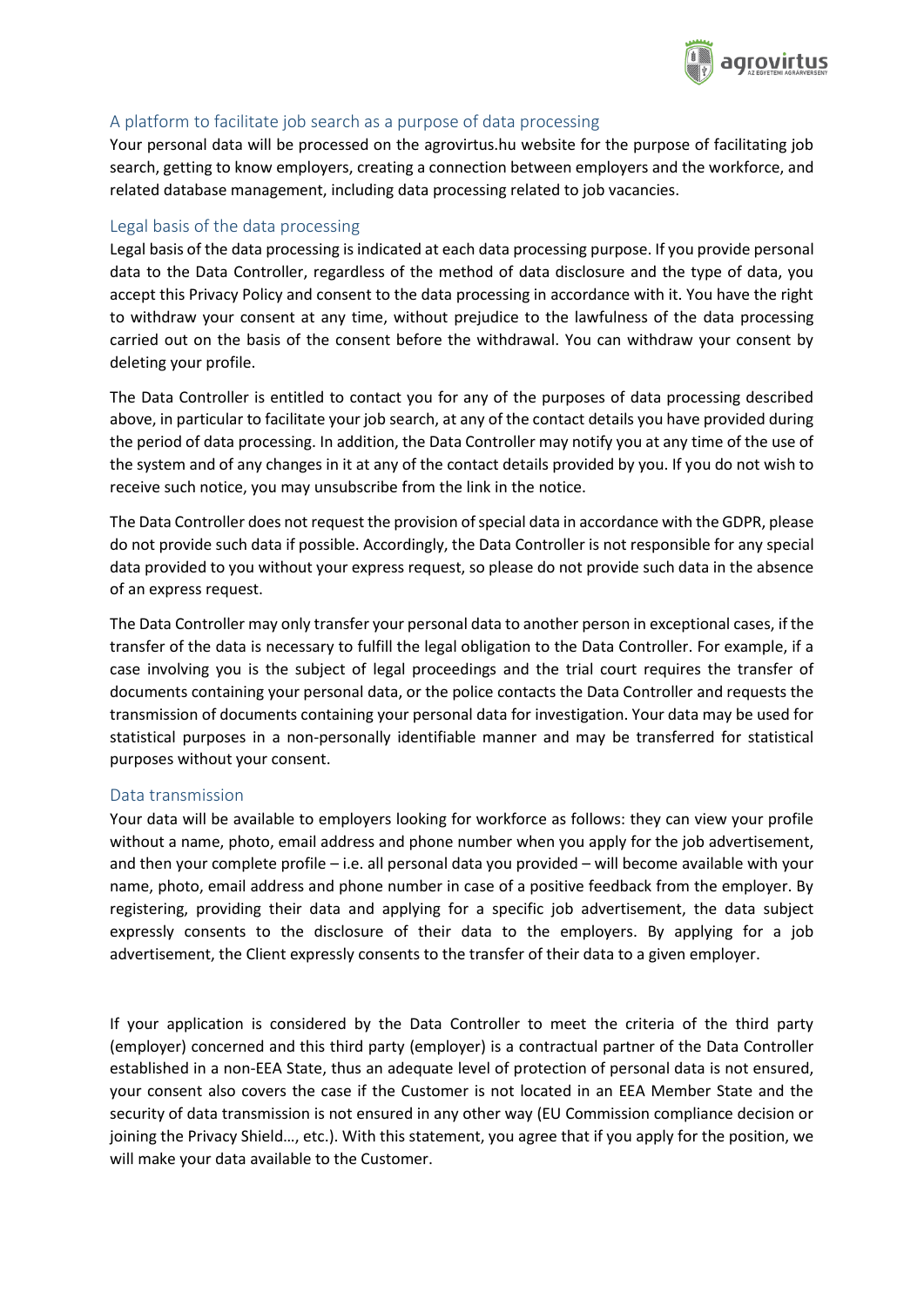

If the data processing of your personal data becomes necessary for purposes other than those covered by this Privacy Policy, the Data Controller will always ask for your special consent after prior notification.

## Scope of the data processed

The Data Controller processes the data provided by you; in addition, if you have consented to the transfer of the relevant data, it processes the following personal data provided by you to third parties (e.g. LinkedIn, Facebook):

- basic data: name, email address, phone number, photo, language knowledge, Facebook ID (if you register via Facebook profile)
- studies: school, specialization, duration, whether you have a student status and whether you have a higher education degree and what level
- professional experience: name of employer, position held, brief description of activity, duration of activity
- interest / hobby: name, short description
- about the job you are looking for: preferred location, number of hours taken per week, what qualifications you have, type of job you are looking for, preferred area of job you are looking for

Data source:

- The Data Controller only processes the personal data provided by the Client, it does not collect data from other sources.
- The data is provided when the Client registers and fills in the data sheet. During the registration, the Client provides their name, email address, password, and after logging in to the site, they can provide data on their education, abilities and skills, as well as data related to the job search.

## Period of the data processing

With the exception of mandatory data processing based on the law, the Data Controller deletes the Client's data sheet, including personal data, one year after deactivation if the Client has deactivated his profile or – in case of an active status –, if he has not logged in for one year. In these two cases, the Data Controller notifies the Client via email that if they do not confirm their registration, their user interface and their data will be deleted.

In the case of mandatory data processing, the Data Controller processes the data for the period specified in the relevant legal provisions.

## Security of the data processing

The Data Controller ensures the security of your personal data, protection against unauthorized or unlawful processing, accidental loss, destruction or damage to your data, including ensuring the confidentiality, integrity, availability and resilience of the IT systems and devices used to process personal data, by applying technical and organizational measures appropriate to the degree of risk.

Data will only be transferred with your express consent to apply for jobs. The Data Controller always requires the third party obtaining the data to provide adequate security for the data processing and to process the data only for the purposes defined during the data transmission. Please note that the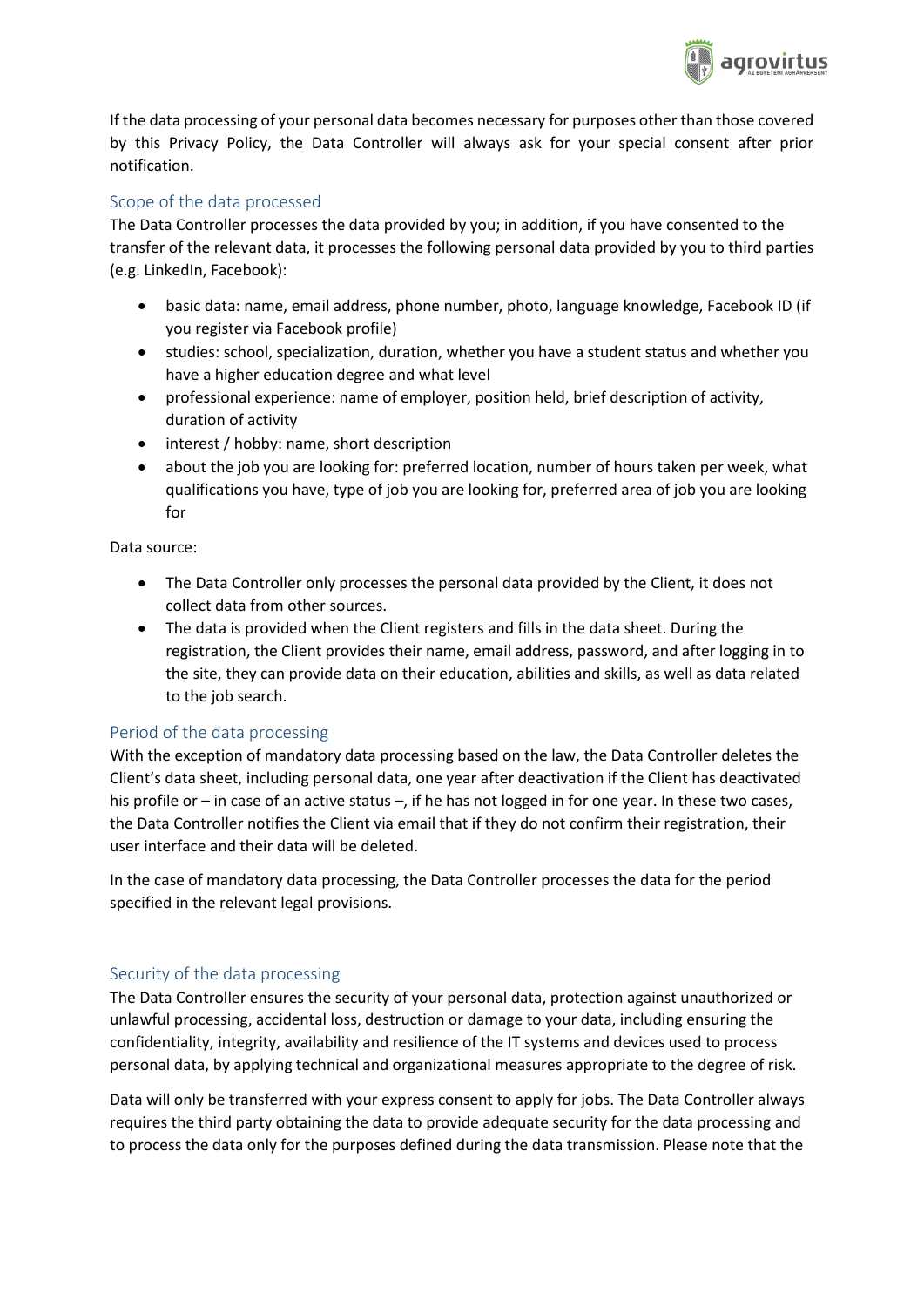

Data Controller cannot guarantee that the recipients of the Data Transmission have not mechanically recorded your data.

In compliance with its legal obligation under the GDPR, the Data Controller shall keep records to check the measures related to the data protection incident and to inform the data subject. The records include the scope of affected personal data, the scope and number of persons affected by the data protection incident, the date, circumstances and effects of the data protection incident and the measures taken to remedy the incident. The Data Controller is obliged to store the data in these records for 5 years.

According to the provisions of the GPDR, the Data Controller keeps a data processing register of all its data processing activities with a content in line with the GDPR, which also includes the register of data transmissions. We log the time of applying for jobs and of positive feedback.

## IV. Cookie Policy

### What is a cookie?

A cookie is a small-size file which will be placed on you computer, mobile phone or other device providing internet access when you visit a website. Cookies have multiple functions including information gathering, remembering custom settings of a visitor, they are used for example during the use of an online shopping cart and they generally make the use of the website easier for the user.

A cookie is an information package sent by the webserver to the browser and then by the browser back to the server during the request to the server. Cookies are "passive", i.e. they do not include executable files, viruses or spyware and do not have access to the data on the hard drive of the user. However, as they store data about the user's needs and navigation history, several antivirus programs constantly delete cookies during various computer scanning processes (complete system scan, realtime protection). Browsers usually have privacy settings which enable the acceptance of different types of cookies placed on your computer by the specific website while defining their expiration date and automatic deletion.

#### What kind of cookies does this website use?

#### **Statistical cookie**

The external server of Google Analytics help the independent measurement and auditing of the visitor and other web analytics data of these registration websites. The data controller can provide further information on the processing of measurement data at www.google-analytics.com.

Purpose of the data processing: Understanding and analyzing user habits.

Period of the data processing: During the activity of the data subject user on the website.

Scope of the data processed: The activity of the data subjects on the website. No personal data are recorded during this activity.

Data security: The Data Controller takes the required technical and organizational measures and establishes proper rules of procedure in order to ensure the safety of personal data during data processing.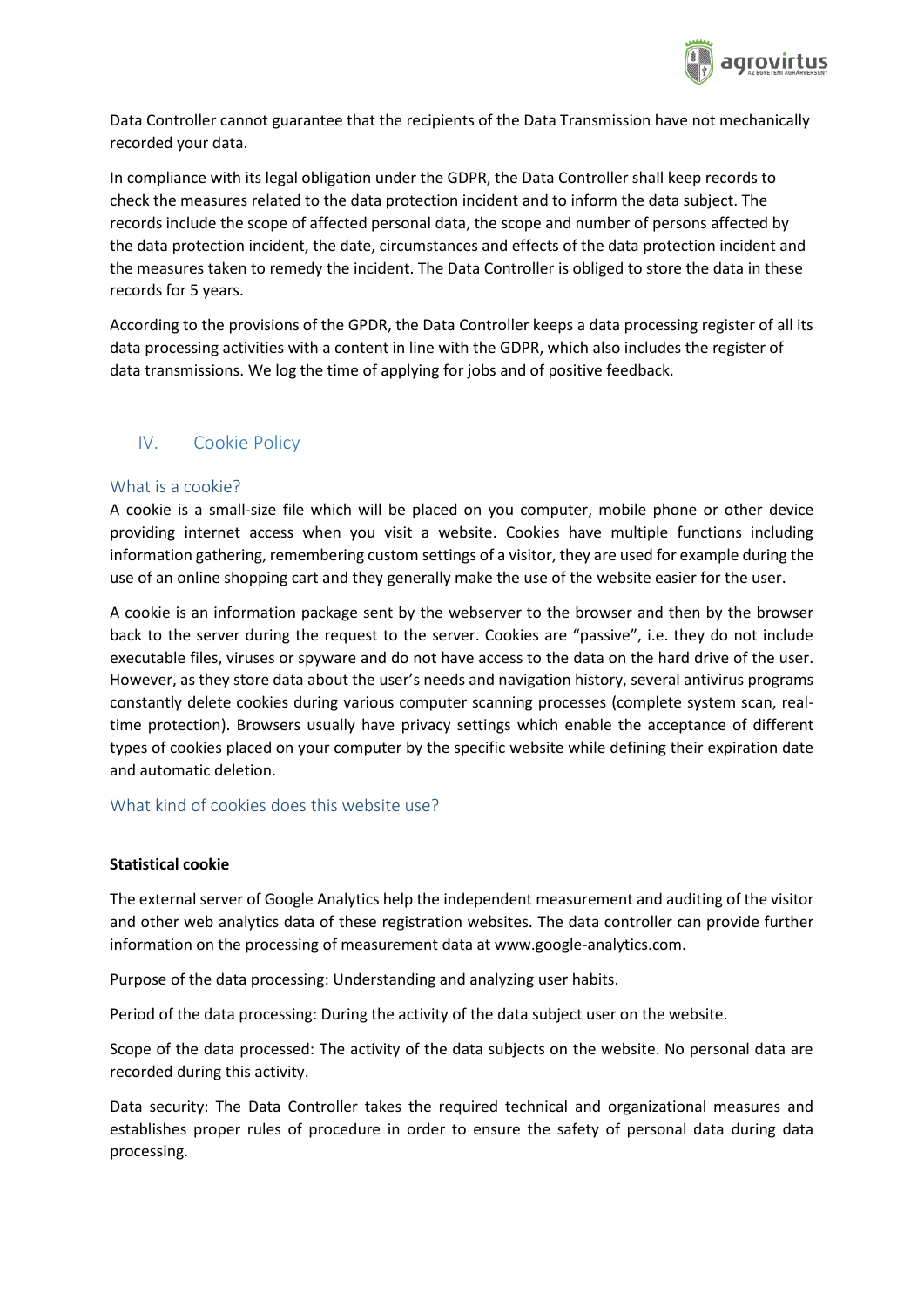

## V. Data processors

The data controller uses data processors while providing the service. Data processors only carry out data processing tasks based on the instruction of the data controller.

The hosting provider of the website is Tarhely.Eu Szolgaltato Kft.

The email service is operated by Google Inc.

### I. Rights of the data subject and the conditions of their enforcement

The data subject may request information about the processing of their personal data and may request the correction of their personal data or – with the exceptions of data processing stipulated by the law – may request their deletion via the customer service at the email addres[s info@agrovirtus.hu.](mailto:info@agrovirtus.hu) Based on the request of the data subject, Agri Talent Nonprofit Kft. as data controller shall provide information about the data of the data subject processed by it or the data processor assigned by it, the source of the data, the purpose, legal basis, period of the data processing, name, address of the data processor and its activity related to data processing and – in case of the transmission of the personal data of the data subject – the legal basis and recipient of the data transmission. The data controller shall provide the information in an easy-to-understand manner in writing as soon as possible from the date of the request, but not later than 30 days. Information provision is free of charge, if the person requesting the information did not submit an information request regarding the same scope of data to the data controller within the current year. Otherwise, a fee may be defined. The data controller may only reject the information provision request of the data subject in the cases stipulated by the law. If the information provision is rejected, the data controller shall notify the data subject in writing about the provision of the Privacy Act based on which the information provision was rejected. If the information provision was rejected, the data controller shall inform the data subject about the opportunity to seek legal remedy and to contact the Hungarian National Authority for Data Protection and Freedom of Information (hereinafter: Authority).

If the personal data is not accurate and the accurate personal data is available to the data controller, the data controller shall correct the personal data.

The personal data shall be deleted, if the data processing was unlawful; the data subject requests it (except for obligatory data processing); the data is incomplete or inaccurate – and this cannot be legally remedied – provided that the law does not rule out deletion; the purpose of the data processing ceased or the expiration date of data storage specified by the law expires; it was ordered by the court or the Authority. The data controller shall block the personal data instead of deletion if the data subject requests that or if it is likely that the deletion may violate the legitimate interest of the data subject based on the available information. Personal data blocked this way may only be processed until the data processing purpose excluding the deletion of the personal data exists.

The data controller shall mark the personal data it processes, if the data subject debates its accuracy or correctness, but the inaccuracy or incorrectness of the personal data in question cannot be established clearly. The data controller shall notify the data subject about the correction, blocking or deletion and it shall notify everyone, to whom it has transmitted the data for data processing earlier. The notification may be omitted if this does not harm the legitimate interest of the data subject with consideration to the purpose of the data processing. If the data controller does not fulfil the correction, blocking or deletion request of the data subject, it shall provide the factual and legal reasons for